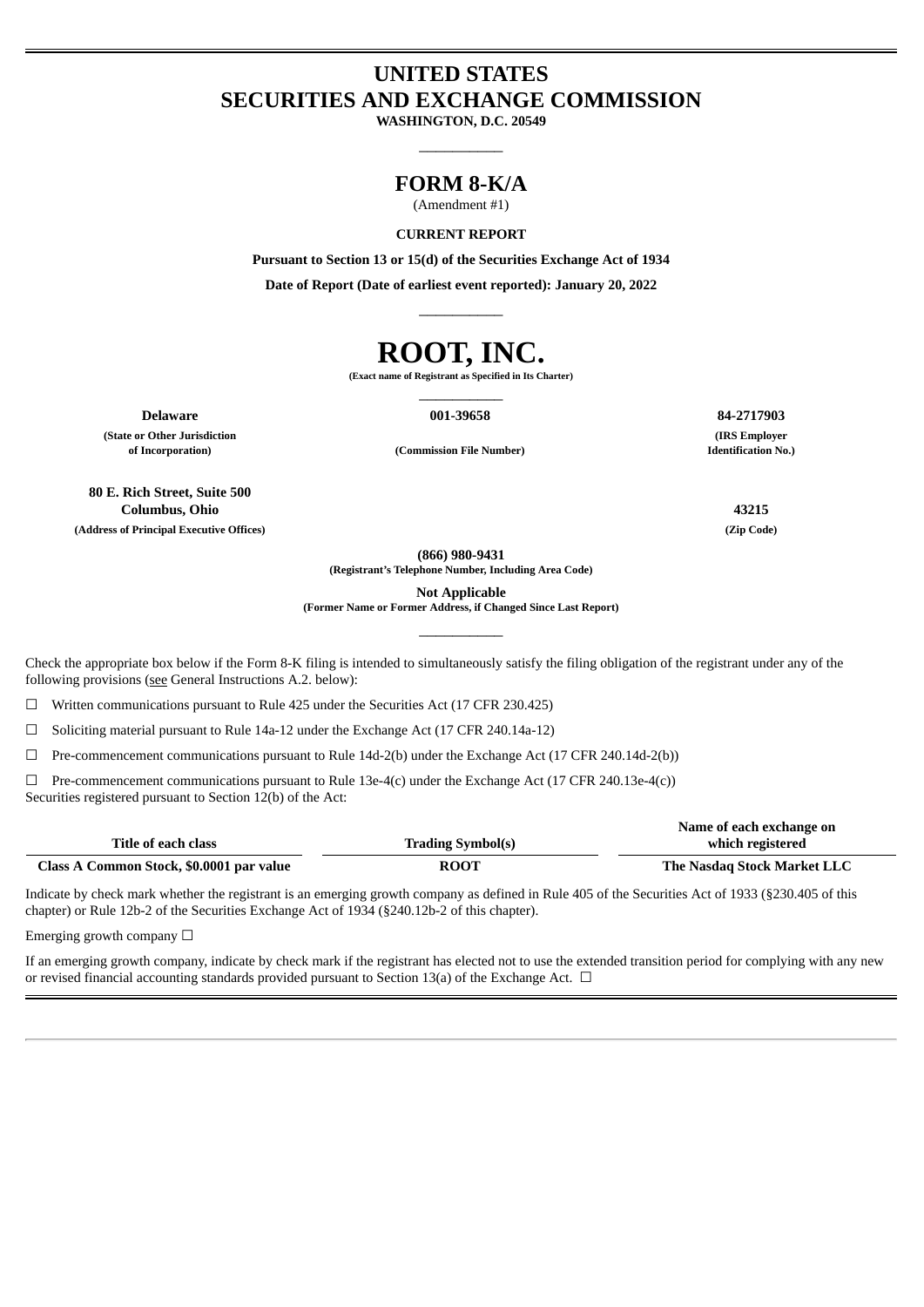#### **Explanatory Note**

Root, Inc. (the "Company") is filing an amendment to its Current Report on Form 8-K, filed with the U.S. Securities and Exchange Commission (SEC) on January 20, 2022, to amend Item 2.05 to provide an updated estimate of the range of total charges expected to be incurred in connection with the Company's previously announced organizational realignment (the "Realignment"). This Amendment No. 1 to the Original Form 8-K is being filed by the Company solely to amend and supplement the Company's disclosure under Item 2.05 of the Original Form 8-K. The remainder of the Original Form 8-K is unchanged.

#### **Item 2.05 Costs Associated with Exit or Disposal Activities.**

In the first quarter of 2022, the Company has recognized charges of \$6.8 million for severance, benefits and related costs as a result of the Realignment, of which \$4.3 million of these charges are expected to result in cash expenditures. Additionally, the Company expects to incur real estate exit costs comprising accelerated amortization of certain right of use assets and related leasehold improvements and furniture and fixtures of approximately \$2.4 million. The Company is continuing to review the potential impact of the Realignment, including additional facility lease exits and employee-related costs, and is unable to estimate any additional restructuring costs or charges at this time. If the Company subsequently determines that it will incur additional material restructuring costs or charges, it will amend this Current Report on Form 8-K with respect to such determination.